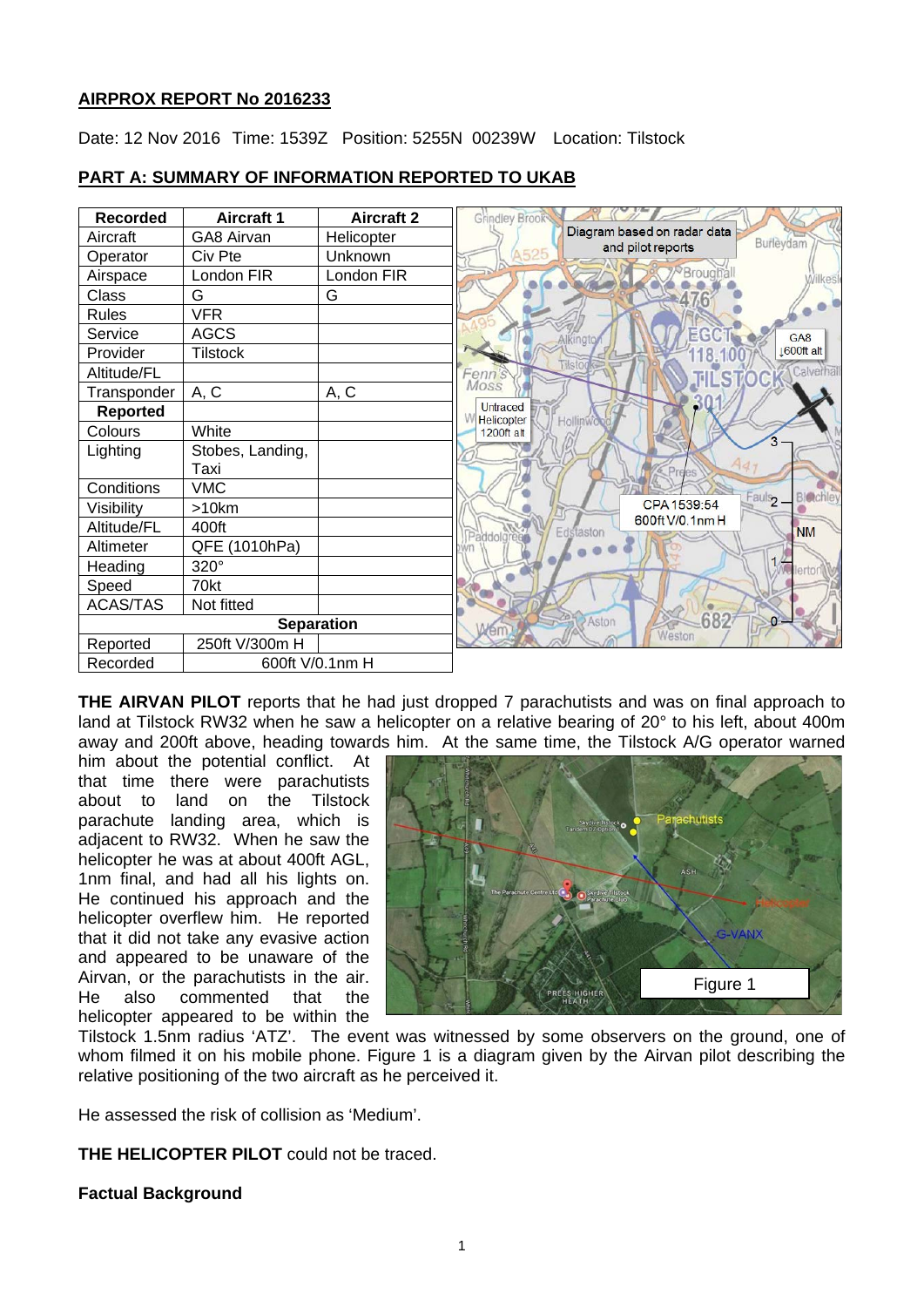The weather at Shawbury was recorded as follows:

METAR EGOS 121450Z AUTO 35004KT 9999 FEW022/// 12/09 Q1014=

Details of Tilstock are listed in the UK AIP as:

#### **Analysis and Investigation**

TILSTOCK, SHROPSHIRE A circle, 1.5 nm radius **c**entred at 525551N 0023905W

Upper limit: FL85 Phone: Prestwick Centre, Ops Supervisor: 01294- 655300 and Shawbury ATC Watch Supervisor: 01939-250351 (ext 7232). Activity notified on the day to Prestwick Centre, Ops Supervisor and Shawbury ATC (weekdays). Tilstock DZ contact: 118.100 MHz. Alternative contact: Shawbury Zone: 133.150 MHz (weekdays). Drops may be made up to FL150 with Scottish Control (Prestwick) permission. Normally during daylight hours daily 0800-2000 Winter (Summer 1hr earlier); and other times as notified.

## **UKAB Secretariat**

The Airvan and helicopter pilots shared an equal responsibility for collision avoidance and not to operate in such proximity to other aircraft as to create a collision hazard<sup>[1](#page-1-0)</sup>. An aircraft operated on or in the vicinity of an aerodrome shall conform with or avoid the pattern of traffic formed by other aircraft in operation<sup>2</sup>. Tilstock does not have an ATZ, but is marked on the VFR charts by a 1.5nm warning circle indicating the para-drop site. The UK AIP<sup>[3](#page-1-2)</sup> has the following advice for aircraft transiting close to para-drop sites:

Visual sighting of free-falling bodies is virtually impossible and the presence of an aircraft within the Drop Zone may be similarly difficult to detect from the parachutists' point of view. Parachute dropping aircraft and, on occasions, parachutists may be encountered outside the notified portion of airspace. Pilots are strongly advised to give a wide berth to all such Drop Zones where parachuting may be taking place.

Figure 2 is a radar screen shot taken from the NATS area radar at 1539:50, the helicopter is squawking 7000 and the Airvan on final approach is squawking 0033. The area radar does not have the para-drop circle marked on the map; Tilstock is EGCT. Figure 3 taken at 1539:55 shows the helicopter crossing over the top of the Airvan, 600ft above and 0.1nm laterally.

 $\overline{a}$ 

<span id="page-1-0"></span><sup>1</sup> SERA.3205 Proximity.

<span id="page-1-1"></span><sup>2</sup> SERA.3225 Operation on and in the Vicinity of an Aerodrome.

<span id="page-1-2"></span><sup>3</sup> UK AIP 5.5.4.3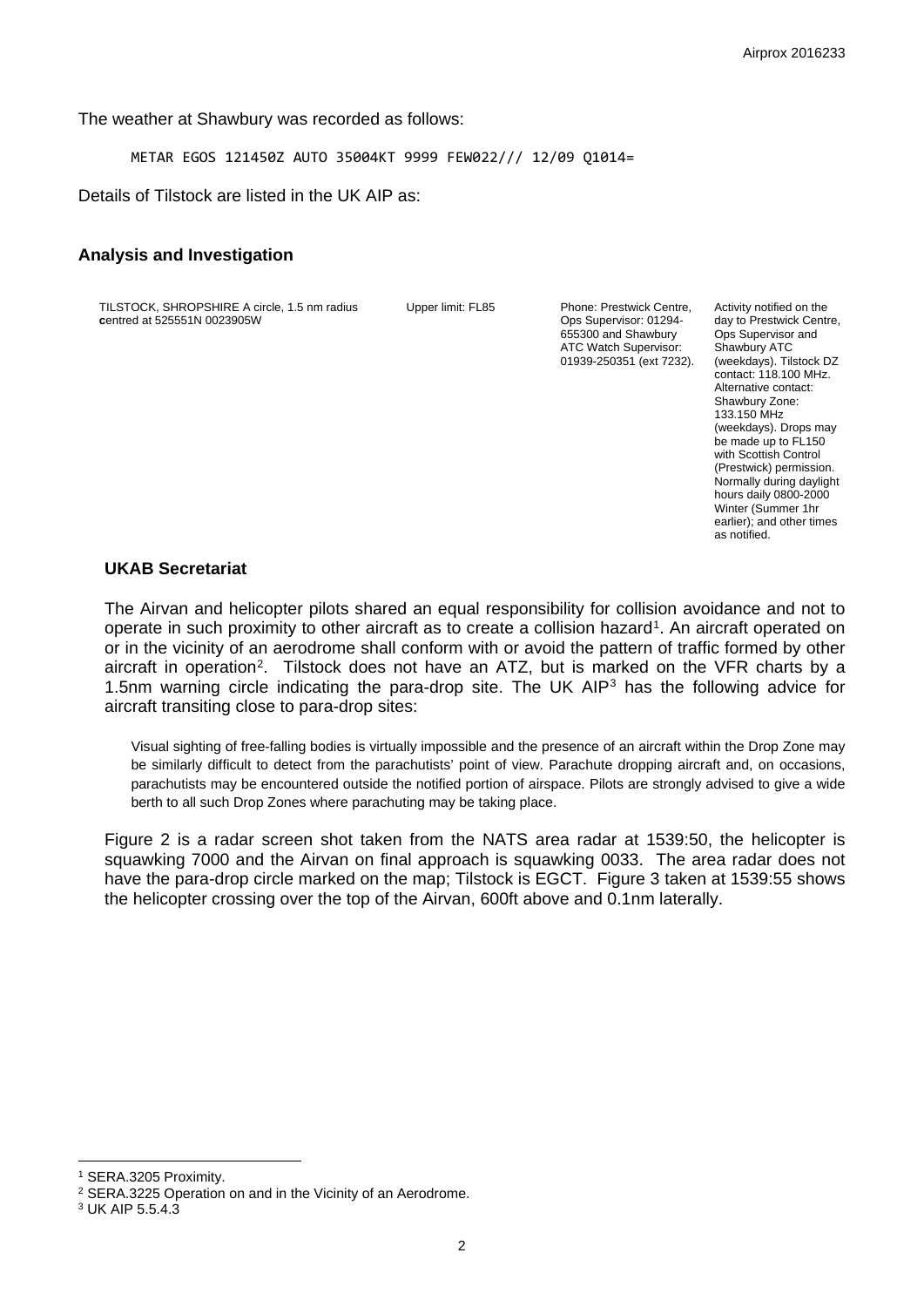

#### **Summary**

An Airprox was reported when an Airvan and a helicopter flew into proximity at 1539 on Saturday 12<sup>th</sup> November 2016. The Airvan pilot was operating under VFR in VMC, in receipt of an Air to Ground Service from Tilstock. The helicopter pilot could not be traced.

### **PART B: SUMMARY OF THE BOARD'S DISCUSSIONS**

Information available consisted of reports from the Airvan pilot and radar photographs/video recordings.

The Board noted the comments made by the Airvan pilot regarding the Tilstock 'ATZ' and wished to make it clear to all parachuting clubs that the circle marked on the VFR charts is not an ATZ, or even an avoidance zone. The circle simply denotes that parachute dropping takes place at that location, and the circle size is purely related to making it conspicuous on the chart. Therefore, the helicopter pilot was entitled to fly where he did, albeit the Board did not advocate this as a sensible way to transit in the vicinity of a parachute dropping site. The UK AIP states that pilots are strongly advised to give parachute dropping airfields a wide berth, but without a report from the helicopter pilot it was impossible to know whether he was visual with the Airvan and/or the parachutists, or whether he was in fact unaware of the site. Either way, the Board thought that the helicopter pilot had displayed a woeful lack of airmanship in his choice of routing. Some members commented on the inadvisability of flying across an airfield's approach path at about 900ft agl, 1nm out, and they speculated about whether this indicated that the helicopter pilot was unaware of both Tilstock and the Airvan on final approach.

For his part, the Airvan pilot was visual with the helicopter and, although surprised by its routing, had enough time to assess that avoiding action was not necessary so he continued with his approach. The Board viewed the mobile phone footage of the incident but, other than confirming that the 2 aircraft had come into proximity, unfortunately it did not provide any additional information to that gained from the radar recordings.

Without the helicopter pilot's report, assessing the effectiveness of the safety barriers associated with this incident was somewhat problematic and the Board concluded that many of the potential barriers to Airprox were either not applicable or not assessable for this incident. What was known was that the Airvan pilot was not in receipt of an ATS and did not have any onboard collision avoidance system, whether this was also true for the helicopter pilot could not be known. Of the remaining barriers, the key factors were assessed as follows: